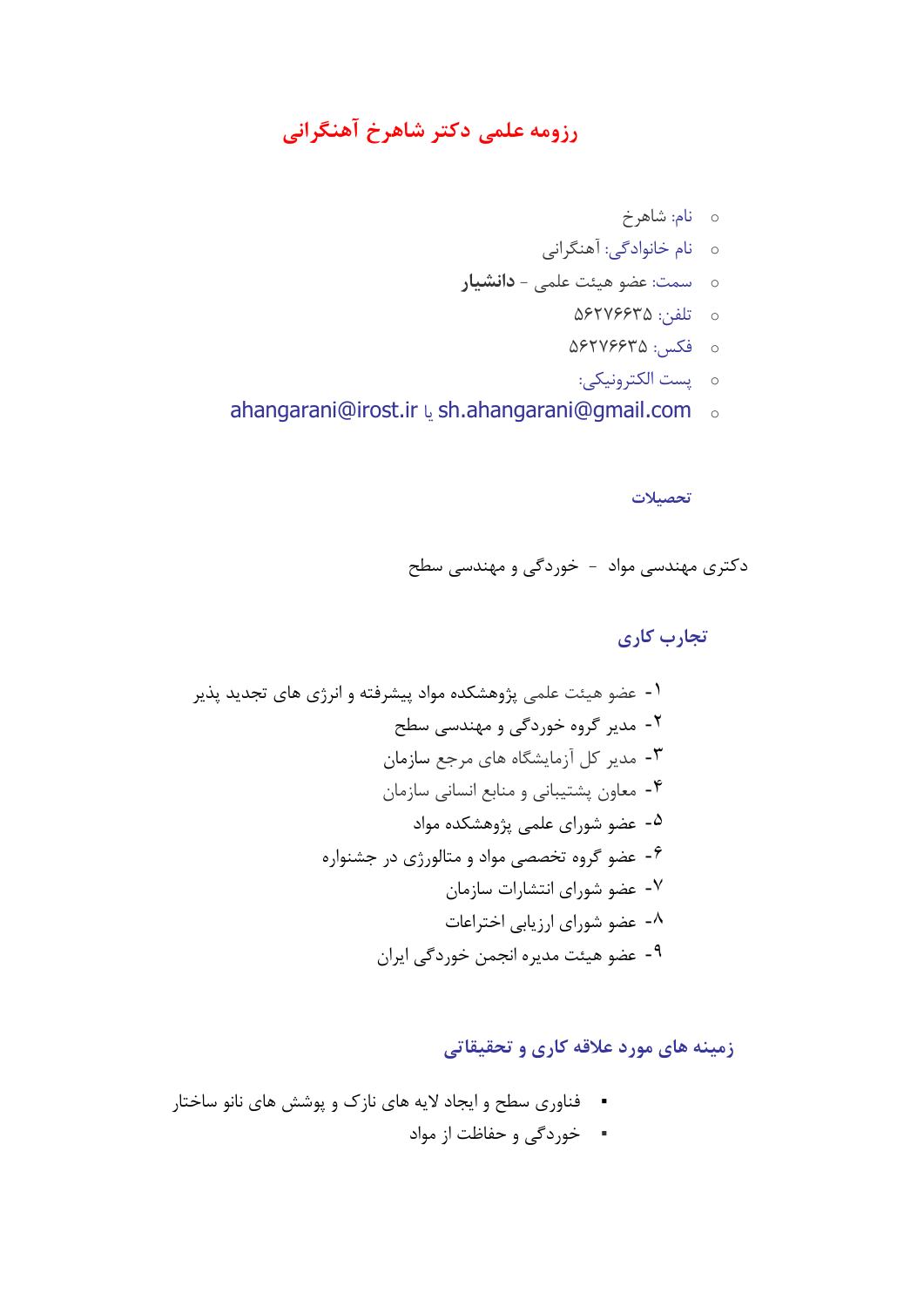## **دوره های آموزشی**

تدريس درس : مباحث ويژه در مهندسی سطح دوره دکتري تدريس درس : اليه هاي نازك دوره دکتري تدريس درس : جنبه هاي مکانيکی خوردگی دوره دکتري راهنمايی پروژه هاي دانشجويان دکتري و کارشناسی ارشد

**طرحهای پژوهشی**  -**1** توليد پوششهاي روي – نيکل، سازمان پژوهشهاي علمی. -2 بررسی علل خوردگی کپسولهاي LPG خودروهاي گاز سوز، سازمان پژوهشهاي علمی. -3 بررسی علل تخريب و خوردگی داغ پره هاي توربين هاي گازي، پژوهشکده نيرو. -4 بررسی و آناليز شکست ميل لنگ لکوموتيو، مرکز تحقيقات راه آهن. -5 طراي و ساخت سيستم نيتروژن دهی پالسمايی، سازمان پژوهشهاي علمی. -6 ارتقاي خواص سطحی فوالدهاي صنعتی با بکار گيري روش جديد استفاده از توري فعال در عمليات نيتروژن دهی پالسمايی، سازمان پژوهشهاي علمی . -7 ايجاد پوشش ضد انکسار بر روي محفظه شيشه اي رسيورهاي جاذب در نيروگاه هاي حرارتی خورشيدي، سازمان پژوهشهاي علمی. -8 فرايند ايجاد اليه هاي نازك نانوساختاري از طريق روش مدرن PACVD و تحليل ساختار و خواص کاربردي پوشش، سازمان پژوهشهاي علمی. 9 - بررسی ايجاد پوشش هاي پايه نيتريد تيتانيوم با خواص مهندسی مورد نياز جهت استفاده در قطعات کاشتنی در بدن -10 سنتز و مشخصه يابی پوشش هاي مورد مصرف در قطعات جايگزين در بدن با خواص مهندسی باال از طريق روش رسوب نشانی شيميايی در فاز بخار به کمک پالسما.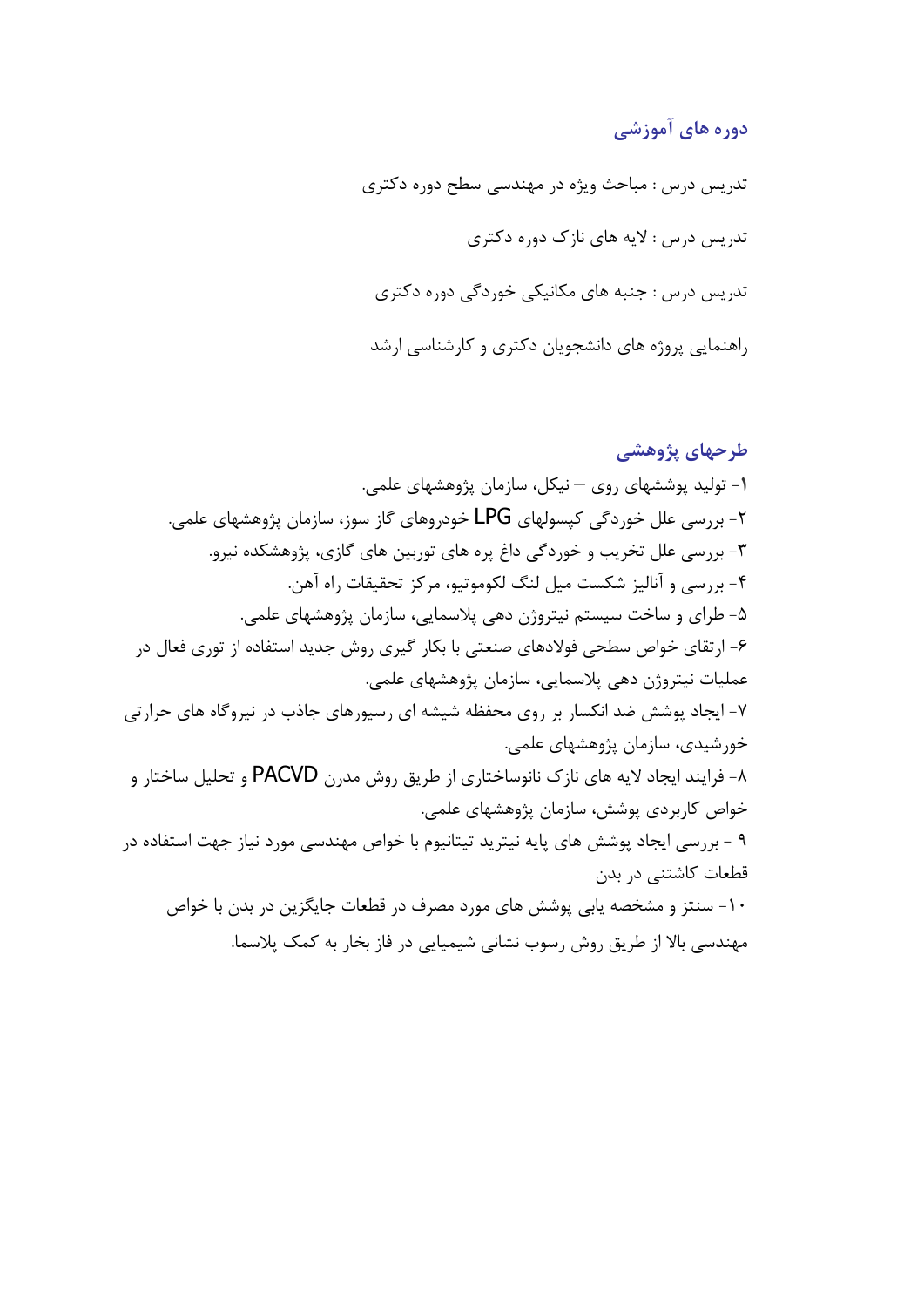# **انتشارات**

مقاالت ISI

1**- Sh. Ahangarani**, F. Mahboubib, A.R. Sabour, Effects of various nitriding parameters on active screen plasma nitriding behavior of a low-alloy steel, Vacuum 80 (2006) 1032–1037

2- **Sh. Ahangarani**, A.R. Sabour, F. Mahboubi, Influence of the active screen setup and process parameters on the behavior of plasma nitrided 30CrNiMo8 steel, Applied Surface Science 254 (2007) 1427–1435

3- M. Aliofkhazraeia, **Sh. Ahangarani**, and A. SabourRouhaghdam, Study of Pulse on Pulsed Nanocrystalline Plasma Electrolytic Carbonitriding on Nanostructure of Compound Layer , Surface Review and Letters, Vol. 15, 2008

4- **Sh. Ahangarani**, A.R. Sabour, F. Mahboubi, T. Shahrabi, The influence of active screen plasma nitriding parameters on corrosion behavior of a lowalloy steel, Journal of Alloys and Compounds 484 (2009) 222–229

5- M. Aliofkhazraeia, **Sh. Ahangarani**, and A. SabourRouhaghdam Effect of surface nanocrystallization and PPEC time on complex nanocrystalline hard layer fabricated by plasma electrolysis, Transactions of Nonferrous Metals Society of China, Volume 20, Issue 3, March 2010, Pages 425-431

6- Aliofkhazraeia, **Sh. Ahangaranib**, and A. SabourRouhaghdam, Effect of the duty cycle of pulsed current on nanocomposite layers formed by pulsed electrodeposition, RARE METALS, Vol. 29, No. 2, April 2010, Pages 209

7- M. Raoufi, Sh. Mirdamadi, F. Mahboubi, **Sh. Ahangarani**, M.S. Mahdipoor, H. Elmkhah, Correlation between the surface characteristics and the duty cycle for the PACVD derived TiN nanostructured films, Surface and Coatings Technology, Volume 205, Issues 21-22, 25 August 2011, Pages 4980-4984

8- M. Aliofkhazraei, Mohammad Yousefi, **Sh. Ahangarani**, A. Sabour Rouhaghdam, Synthesis and properties of ceramic-based nanocomposite layer of aluminum carbide embedded with oriented carbon nanotubes, Ceramics International, Volume 37, Issue 7, September 2011, Pages 2151- 2157

9- M.S. Mahdipoor, F. Mahboubi, **Sh. Ahangarani**, M. Raoufi, and H. Elmkhah, The influence of plasma nitriding pre-treatment on the tribological properties of TiN coatings deposited by PACVD, Journal of Materials Engineering and Performance, 25 April 2011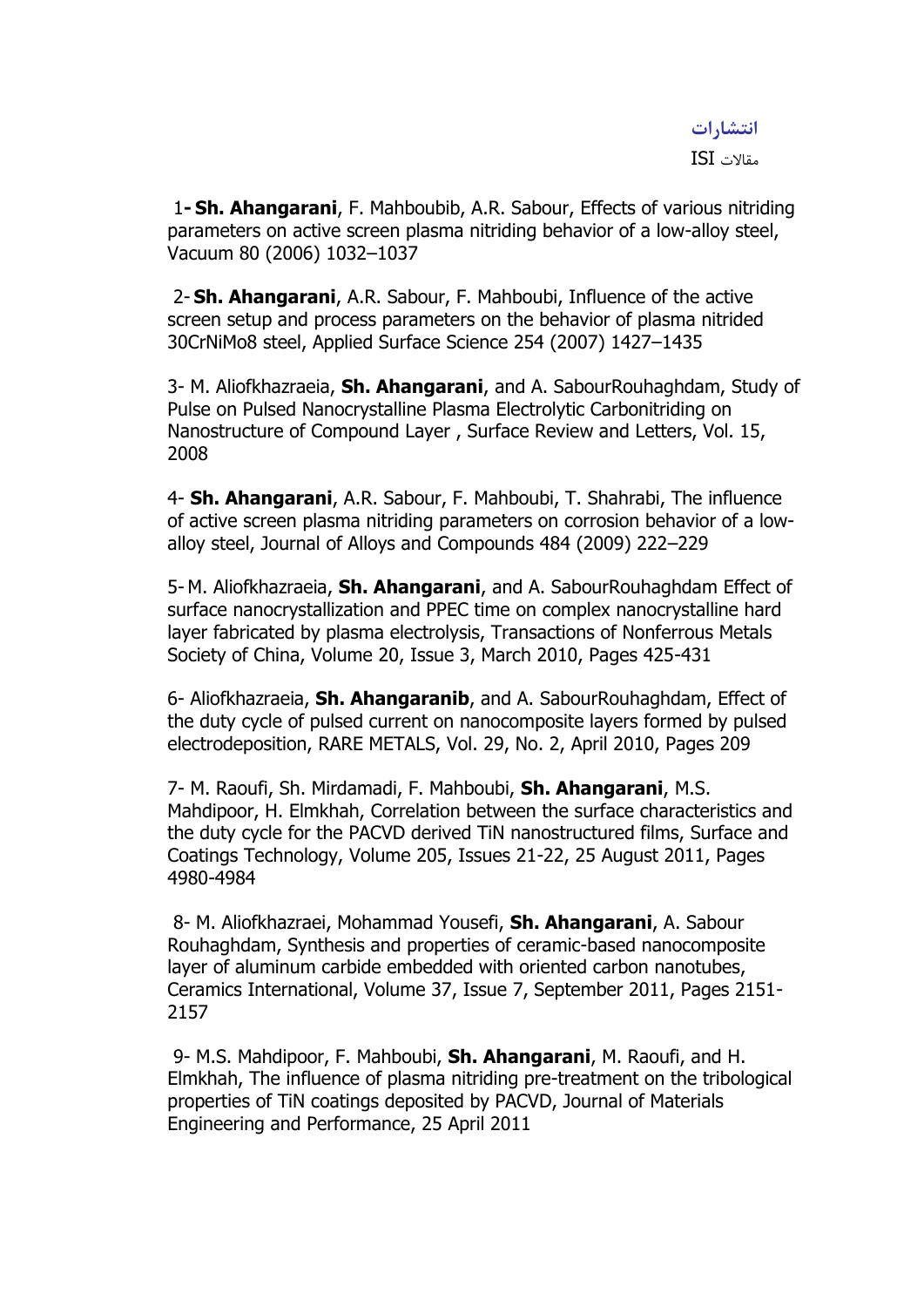10- M. Raoufi, Sh. Mirdamadi, F. Mahboubi, **Sh. Ahangarani**, M.S.Mahdipoor, H. Elmkhah Tribological study of TiN nano structured films deposited on plasma nitrided H11 steel by pulsed DC PACVD, Advanced Materials Research 264-265 , pp. 1395-1400, 2011

11- Ali Shanaghi, **Shahrokh Ahangarani**, Ali Reza Sabour Rouhaghdam, Paul K. Chu, Improved tribological properties of TiC with porous nanostructured TiO<sub>2</sub> intermediate layer, Materials Chemistry and Physics 131 (1-2), pp. 420-424 , 2011

12- Ali Shanaghi, Ali Reza Sabour Rouhaghdam, **Shahrokh Ahangarani**, Paul K. Chu, Effects of duty cycle on microstructure and corrosion behavior of TiC coatings prepared by DC pulsed plasma CVD, Applied Surface Science 258 (7) , pp. 3051-3057, 2012

13- Ali Shanaghi, Ali Reza Sabour Rouhaghdam, **Shahrokh Ahangarani**, Effect of duty cycle on residual stress and tribology behaviour of TiC x nanostructure coating deposited by PACVD method, Surface Engineering 28 (5) , pp. 364-370 , 2012

14- M. Raoufi, Sh. Mirdamadi, F. Mahboubi, **Sh. Ahangarani**, M.S. Mahdipoor, H. Elmkhah,The influence of plasma nitriding pre-treatment on tribological properties of TiN coatings deposited by PACVD , Journal of Materials Engineering and Performance 21 pp. 958-964 , 2012

15- M. Raoufi, Sh. Mirdamadi, F. Mahboubi, **Sh. Ahangarani**, M.S. Mahdipoor, H. Elmkhah, Effect of active screen plasma nitriding pretreatment on wear behavior of TiN coating deposited by PACVD technique, Applied Surface Science 258 (20) , pp. 7820-7825 , 2012

16- Ali Shanaghi, Ali Reza Sabour Rouhaghdam, **Shahrokh Ahangarani**, Paul K. Chu, Effect of plasma CVD operating temperature on nanomechanical properties of TiC nanostructured coating investigated by atomic force microscopy , Materials Research Bulletin 47 (9) , pp. 2200-2205 , 2012

17- Hasan Elmkhah, Farzad Mahboubi, Amir Abdollah-Zadeh, **Shahrokh Ahangarani**, Mahdi Raoufi, Mohammad Sadegh Mahdipoor, Sizedependency of corrosion behavior for TiN nanostructure coatings deposited by the PACVD method , Materials Letters 82 , pp. 105-108 , 2012

18- [Mahdipoor M.S.](http://www.scopus.com/authid/detail.url?authorId=37461885000&eid=2-s2.0-79960608651), [Montazeri M.](http://www.scopus.com/authid/detail.url?authorId=42262309200&eid=2-s2.0-79960608651), [Soltanieh M.,](http://www.scopus.com/authid/detail.url?authorId=15731936200&eid=2-s2.0-79960608651) [Mahboubi F.,](http://www.scopus.com/authid/detail.url?authorId=55983581900&eid=2-s2.0-79960608651) **[Ahangarani](http://www.scopus.com/authid/detail.url?authorId=13612303400&eid=2-s2.0-79960608651)  [Sh.](http://www.scopus.com/authid/detail.url?authorId=13612303400&eid=2-s2.0-79960608651)**, Habibi M.H., Effect of duty cycle on microstructural, mechanical and tribological properties of TiN layer deposited by PACVD , TMS Annual Meeting 1, pp. 107-116 ,2011

 19- M. Azadi, A. Sabour Rouhaghdam, **S. Ahangarani**,Mechanical behavior of TiC coating by PACVD, IJE TRANSACTIONS C: spects Vol. 27, No. 6 (June 2014) 923-930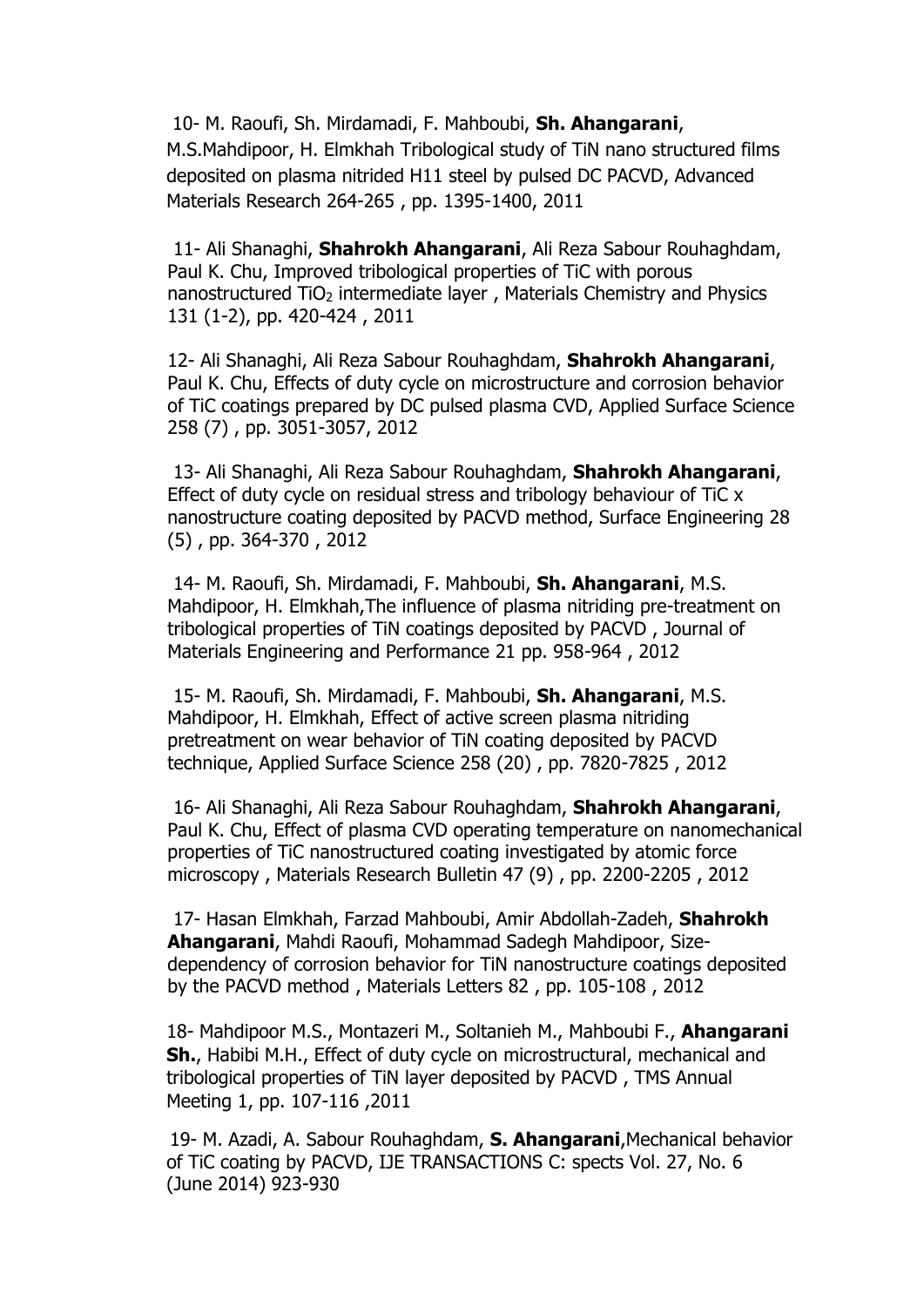20- Haman Hedaiatmofidi, Alireza Sabour Rouh Aghdam, **Shahrokh Ahangarani**,The effect of chlorine content on properties of TiN deposited with PECVD method, Materials Sciences and Applications, 2013, accepted.

21- M. Azadi, A. Sabour Rouhaghdam, **S. Ahangarani**, [Properties of TiC](http://dx.doi.org/10.1155/2013/712812) [Coating by Pulsed DC PACVD, Journal of Coatings, 2013, p](http://dx.doi.org/10.1155/2013/712812) 1-6.

22- [M. Azadi, A. Sabour Rouhaghdam,](http://dx.doi.org/10.1155/2013/712812) **S. Ahangarani**, [Mechanical behavior](http://dx.doi.org/10.1155/2013/712812)  [of TiN/TiC multilayer coatings fabricated by plasma assisted](http://dx.doi.org/10.1155/2013/712812) chemical vapor [deposition on AISI H13 hot work tool steel, Surface and Coatings, Technology,](http://dx.doi.org/10.1016/j.surfcoat.2014.02.055)  [vol 245, p 156-166, 2014](http://dx.doi.org/10.1016/j.surfcoat.2014.02.055)

23- [M. Azadi, A. Sabour Rouhaghdam,](http://dx.doi.org/10.1016/j.surfcoat.2014.02.055) **S. Ahangarani**, H. H. Mofidi, [Mechanical behavior and properties of TiN/TiC coating using PACVD,](http://10.0.15.188/www.scientific.net/AMR.829.476)  [Advanced Materials Research, vol 829, p 476-481, 2014.](http://10.0.15.188/www.scientific.net/AMR.829.476)

[2](http://10.0.15.188/www.scientific.net/AMR.829.476)4- Haman Hedaiatmofidi, Alireza Sabour Rouh Aghdam, **Shahrokh Ahangarani**, [Mansour Bozorg, Mahboube Azadi](http://dx.doi.org/10.1155/2013/712812) [Fracture toughness of TiN](http://dx.doi.org/10.1155/2013/712812)  [coating as a function of interlayer thickness,](http://dx.doi.org/10.1155/2013/712812) Advanced Materials Research, vol 829, p 466-470, 2014

25- Najme lari, **Shahrokh Ahangaran** ,Ali Shanaghi, [Effect of catalyst type](http://10.0.15.188/www.scientific.net/AMR.829.446)  [on structural, morphological, and optical properties of SiO2 thin film applied](http://10.0.15.188/www.scientific.net/AMR.829.446)  by sol- [gel method,](http://10.0.15.188/www.scientific.net/AMR.829.446) Advanced Materials Research, vol 829, p 446-450, 2014

26- Haman Hedaiatmofid, Alireza Sabour rouhAghdam, **Shahrokh Ahangarani**,Mansour Bozorg,MahboubeAzadi, Maryam Valiei, Deposition of Titanium Layer on Steel Substrate Using PECVD Method: A Parametric Study, Materials Sciences and Applications, 2014, 5, 140-148

27- Mahboobeh Azadi, Alireza Sabour,**Shahrokh Ahangarani**, Haman Hedaiat Mofidi, Mechanical behavior of TiN/TiC multilayer coatings fabricated by plasma assisted chemical vapor deposition on AISI H13 hot work tool steel, Surface & Coatings Technology, 245 (2014) 156–166

 28- M. Azadi, A. Sabour Rouhagh dam, **S. Ahangarani**, Effect of Temperature and Gas Flux on the Mechanical Behavior of TiC Coating by Pulsed DC Plasma Enhanced Chemical Vapor Deposition, International Journal of Engineering, August 2014, 1243-1250.

29- Najme lari, **Shahrokh Ahangaran** ,Ali Shanaghi, Preparation of nanostructure silica antireflective coatings by usingsol–gel method, Optik International Journal for Light and Electron Optics, Optik 126 (2015) 5363– 5367.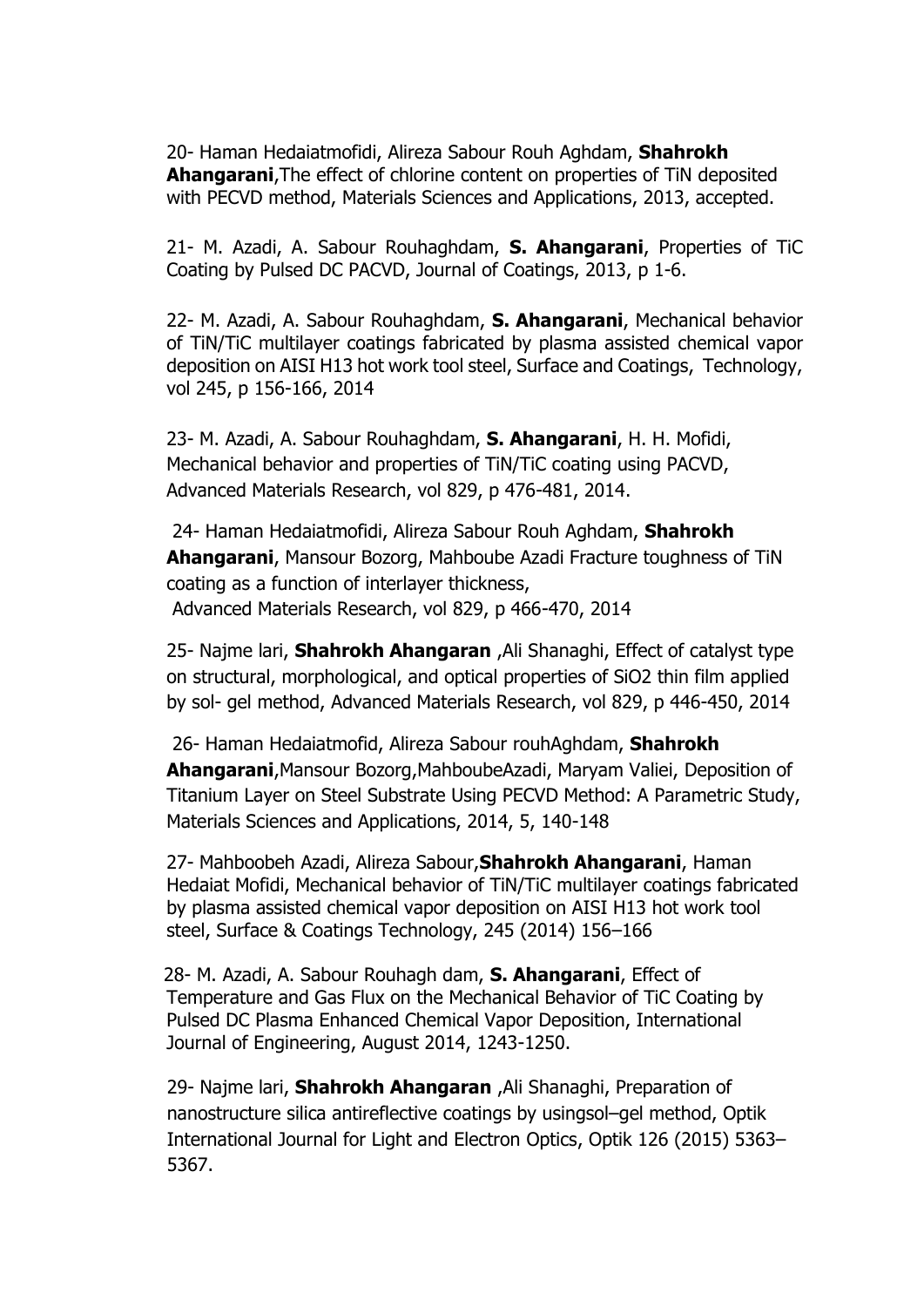30- Najme lari, **Shahrokh Ahangaran** ,Ali Shanaghi, Effect of Different TiO2- SiO<sup>2</sup> Multilayer Coatings Applied by Sol-Gel Method on Antireflective Property, Journal of Materials Engineering and Performance, 2015.

31- Najme lari, **Shahrokh Ahangaran** ,Ali Shanaghi, Six-layer antireflection TiO2/SiO2 coatings for solar covers: role of Triton and PDMS additives, Journal of Materials Science: Materials in Electronics, 2016, 27(7) P 7141-7149.

32- Najme lari, **Shahrokh Ahangaran** ,Ali Shanaghi, A Novel Route to Prepare Hydrophobic and Durable Antireflective Hybrid Silica Coating by Sol-Gel Method, Protection of Metals and Physical Chemistry of Surfaces, 2016, 52(3), P 475-480.

33- **Shahrokh Ahangaran,** Najme lari, Ali Shanaghi, Stable multilayer TiO<sub>2</sub>-SiO<sup>2</sup> coatings for antireflection applications, Glass Physics and Chemistry, 2016, 42(1(), P 70-77.

34- **Shahrokh Ahangaran,** Najme lari, Ali Shanaghi, Influence of TEOS concentration and Triton additive on the nanostructure silica sol-gel anti-reflective coatings, Int. J. Materials and Product Technology, 2017, 55(4), 1-123.

 35- Azadi, M, Rouhaghdam, A Sabour, **Ahangarani S,** A Review on Titanium Nitride and Titanium Carbide Single and Multilayer Coatings Deposited by Plasma Assisted Chemical Vapor Deposition, International Journal of Engineering, 2016, 29(5), 677-687.

36- Meysam Zarchi, **Shahrokh Ahangarani,** Study of silicon films deposited by EB-PVD and the effect of applying annealing conditions on them, Optik International Journal for Light and Electron Optics, 154 (2018) 601–609.

37- Shahram Abbasi, Mohammad Esmailian, **Shahrokh Ahangarani,**  Investigation of the Microstructure, Micro-Texture and Mechanical Properties of a HSLA Steel, Hot-Rolled and Quenched at Different Cooling Rates, Metallography, Microstructure, and Analysis, 2018, 7, 596–607.

 38- Peyqambarian, Mina, Azadi, Mahboobeh, **Ahangarani Shahrokh,** An evaluation of the effects of the N 2 /Ar gas flux ratio on various characteristics of TiC 0.3 N 0.7 nano-structure coatings on the cold work tool steel by pulsed DC-PACVD, Surface and Coatings Technology, V366, P366-374, 2019

39- Shanaghi, Ali, Chu, Paul K, Ghasemi, Sajjad, **Ahangarani, Shahrokh,**  Zhao, Ying, Effect of Ti interlayer on corrosion behavior of nanostructured Ti /TiN multilayer coating deposited, Materials and Corrosion, 2019

40- [Maryam](https://www.sciencedirect.com/science/article/abs/pii/S0257897220307131#!) Kazemi, **[Shahrokh Ahangarani](https://www.sciencedirect.com/science/article/abs/pii/S0257897220307131#!)**, [Mohammad](https://www.sciencedirect.com/science/article/abs/pii/S0257897220307131#!) Esmailian, [Ali](https://www.sciencedirect.com/science/article/abs/pii/S0257897220307131#!) [Shanaghi](https://www.sciencedirect.com/science/article/abs/pii/S0257897220307131#!), Investigation on the corrosion behavior and biocompatibility of Ti-6Al-4V implant coated with HA/TiN dual layer for medical applications, Surface and Coatings Technology, V397, 2020.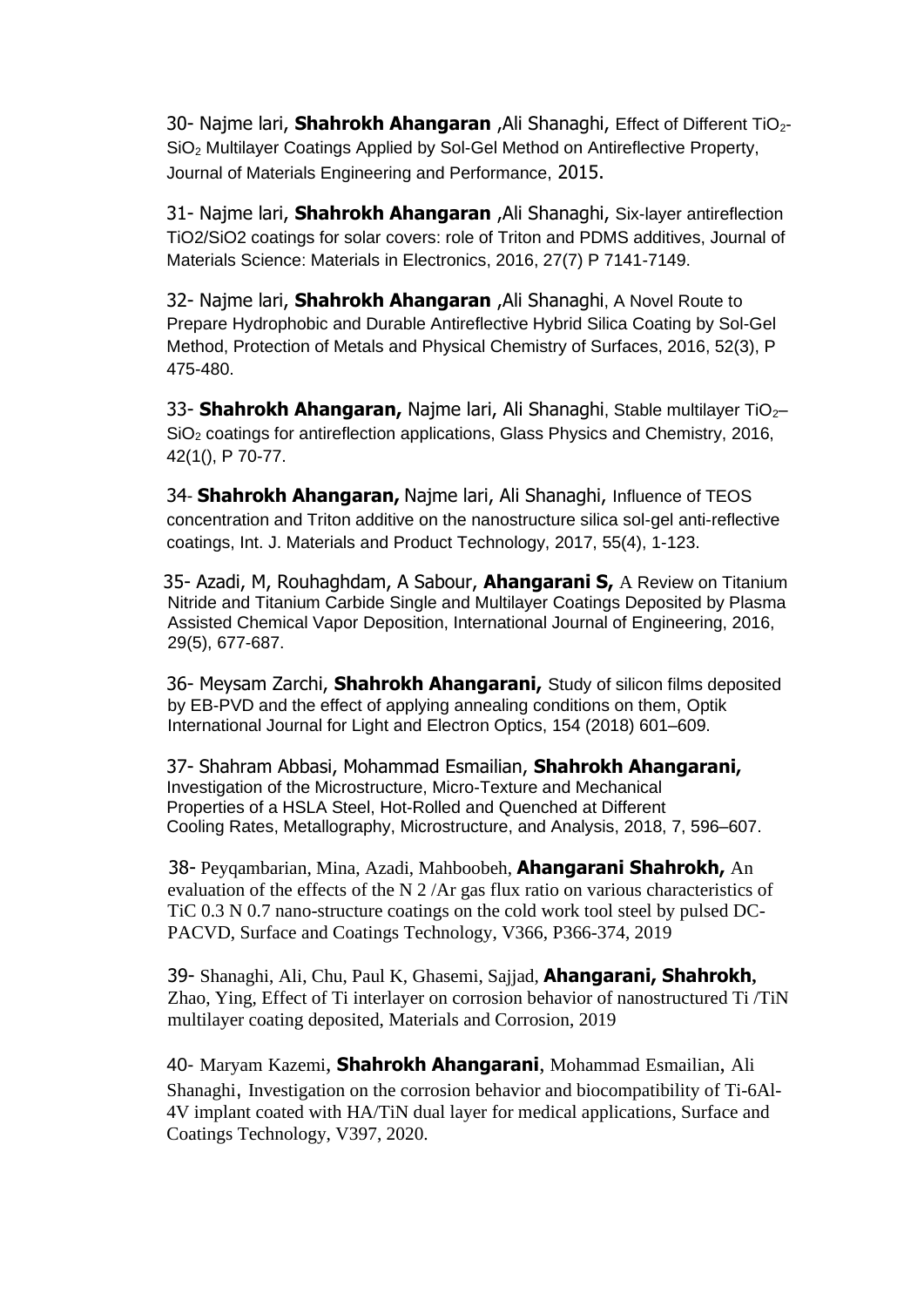### **مقاالت علمی و پژوهشی داخلی**

-**1 شاهرخ آهنگرانی**، فرزاد محبوبی، عليرضا صبور، تاثير پارامترهاي مختلف نيتروژن دهی پالسمايی به روش متداول و روش توري فعال بر روي رفتار فوالد کم آلياژ 830CrNiMo، مجله علمی و پزوهشی امير کبير

-2 حمزه فراتی راد، احمدعلی آماده، **شاهرخ آهنگرانی**، هادي مرادي، بررسی تاثير متغيرهاي فرايند نيتروژن دهی پالسمايی پالسی بر مورفولوژي و سختی اليه هاي نيتريدي تشکيل شده بر روي فوالد گرم کار 11H، مجله علمی و پژوهشی علوم و مهندسی سطح، شماره ،9 ،1389 صفحات 67-75

-3 علی شانقی، **شاهرخ آهنگرانی**، عليرضا صبور، اعمال پوشش نانوساختار کاربيد تيتانيوم TiC به روش پالسما CVD پالسی و مطالعه رفتار خوردگی آن در محيط 3/5 درصد NaCl، مجله علمی و پژوهشی علوم و مهندسی خوردگی، شماره ،1 ،1390 صفحات 37-48

-4 نجمه الري**، شاهرخ آهنگرانی**، علی شانقی مطالعه پوشش هاي ضدبازتاب تک اليه، چنداليه و کامپوزيتی سيليکا -تيتانيا تهيه شده به روش سل-ژل، نشريه علمی پژوهشی سراميک، دوره ي،4 شماره ي ،1 بهار1394

-5 نجمه الري، **شاهرخ آهنگرانی**، علی شانقی، بررسی رفتار نوري پوشش هاي چنداليه-کامپوزيت تيتانيا- سيليکا اعمال شده با روش سل- ژل، فصلنامه علمی و پوهشی فرايندهای نوين در مهندسی مواد، پذيرش شده  $.144$ 

#### **سمینارها**

-**1 شاهرخ آهنگرانی**، عليرضا صبور، فرزاد محبوبی، تاثير پارامترهاي مختلف نيتروژن دهی پالسمايی با استفاده از توري فعال بر روي رفتار فوالدکم آلياژ 830CrNiMo، نهمين کنگره ساليانه انجمن **مهندسین** متالورژي ايران

-2 **شاهرخ آهنگرانی**، عليرضا صبور، فرزاد محبوبی، بررسی رفتار فوالد کم آلياژ 830CrNiMo در فرايند نيتروژن دهی پالسمايی به روش توري فعال در مقايسه با روش متداول، هفتمين سمينار ملی مهندسی سطح و عمليات حرارتی

-3 **شاهرخ آهنگرانی**، تقی شهرابی، بررسی علل خوردگی در لوله هاي کندانسور يک نيروگاه بخاري، ششمين کنگره ملی خوردگی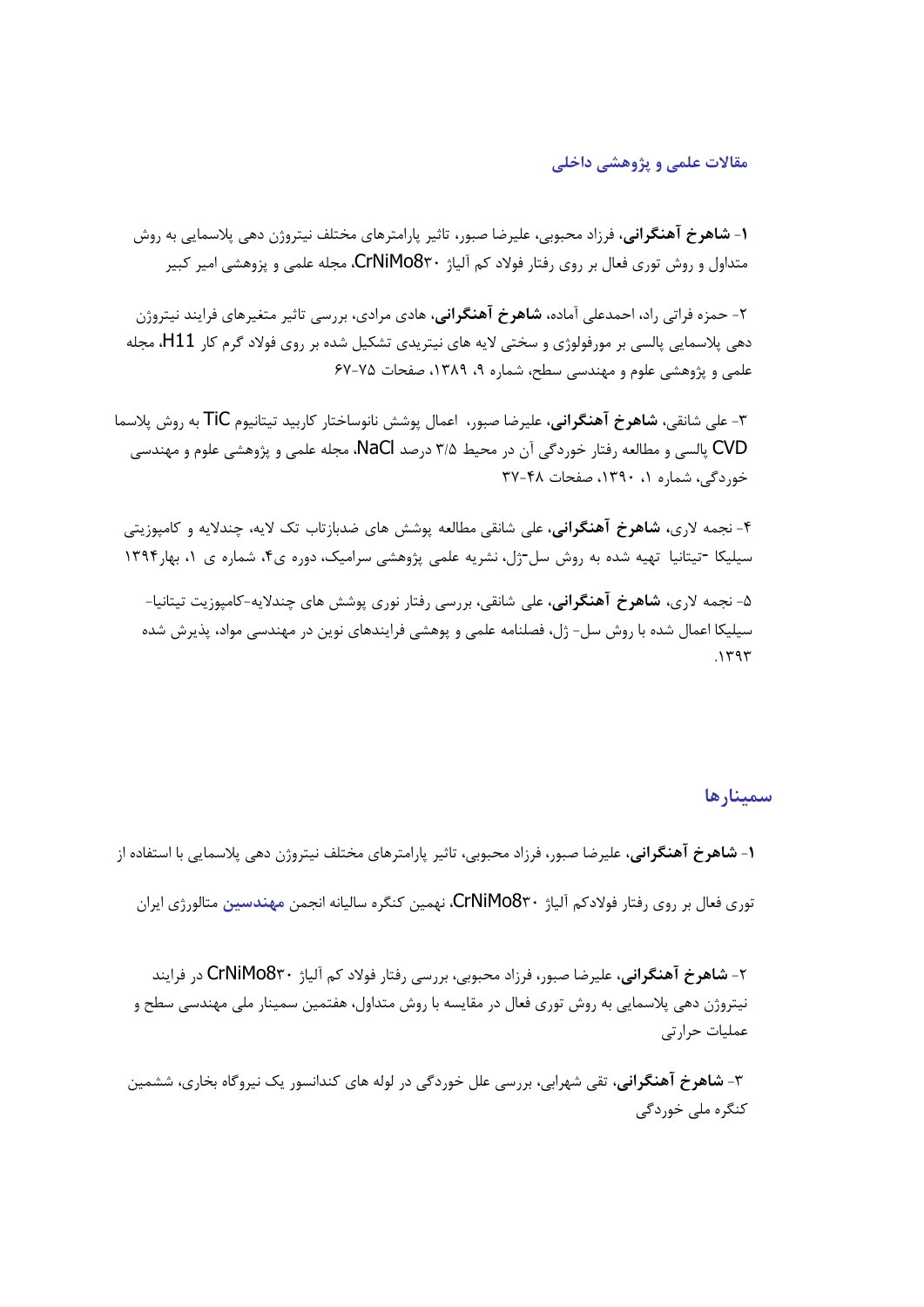-4 **شاهرخ آهنگرانی**، عليرضا صبور، بررسی علل تخريب پره هاي رديف اول يک توربين گازي هشتمين کنگره ملی خوردگی

-5 - **شاهرخ آهنگرانی**، عليرضا صبور، بررسی رفتار خوردگی داغ و علل تخريب پوشش در پره هاي متحرك رديف اول توربين هاي گازي، هشتمين کنگره ساليانه انجمن مهندسين متالورژي ايران

-6 مانی منتظري، **شاهرخ آهنگرانی**، منصور سلطانيه، علی محمدي و هادي مرادي، بررسی تاثير نسبت زمان خاموشی به زمان روشنايی در ايجاد اليه هاي نازك TiN از طريق روش PACVD بر روي فوالد بزار- نهمين سمينار ملی مهندسی سطح و عمليات حرارتی - ارديبهشت 87

-7 حمزه فراتی **شاهرخ آهنگرانی**، احمدعلی آماده، هادي مرادي، علی محمدي، تاثير پارامترهاي دما و زمان بر روي فرايند نيتروِن دهی پالسمايی پالسی فوالد گرم کار 11H و بهينه سازي آنها- نهمين سمينار ملی مهندسی سطح و عمليات حرارتی - ارديبهشت 87

-8 **شاهرخ آهنگرانی**، عليرضا صبور، فرزاد محبوبی، تقی شهرابی، تاثير پارامترهاي مختلف نيتروِن دهی پالسمايی به روش متداول و توري فعال بر روي رفتار خوردگی فوالدکم آلياژ 830CrNiMo - نهمين سمينار ملی مهندسی سطح و عمليات حرارتی - ارديبهشت 87

-9 حمزه فراتی، احمدعلی آماده، **شاهرخ آهنگرانی** ، هادي مرادي، علی محمدي، تاثير ترکيب گازهاي ورودي عمليات نيتروژن دهی پالسمايی پالسی بر فوالدهاي گرم کار- نهمين سمينار ملی مهندسی سطح و عمليات حرارتی - ارديبهشت 87

10- H. Forati Rad A. Amadeh**, Sh. Ahangarani**, H. Moradi, Effects of gas mixtures on the growth of nitride nano-particles and nitride layer properties in Pulse -plasma-nitrided AISI H11 steel- The 2nd international conference on nanotechnology 2008

11- H. Forati Rad A. Amadeh**, Sh. Ahangarani**, H. Moradi,Effects of the process parameters on the formation of nanoparticles in plasma nitriding of hot working steel- The 2nd international conference on nanotechnology 2008

-12 حسن علم خواه، امير عبداهلل زاده، فرزاد محبوبی، **شاهرخ آهنگرانی**، مهدي رئوفی، بررسی رفتار خوردگی پوشش هاي نانو ساختار نيتريد تيتانيم اعمال شده به روش PACVD بر فوالد نيتروژن دهی پالسمايی شده - دهمين سمينار ملی مهندسی سطح - ارديبهشت ماه 88

-13 مهدي رئوفی، شمس الدين ميردامادي، فرزاد محبوبی، **شاهرخ آهنگرانی**، محمد صادق مهدي پور ، حسن علم خواه، ايجاد پوشش دوتايی اليه نيتريدي TiN به روش PACVD- دهمين سمينار ملی مهندسی سطح - ارديبهشت ماه 88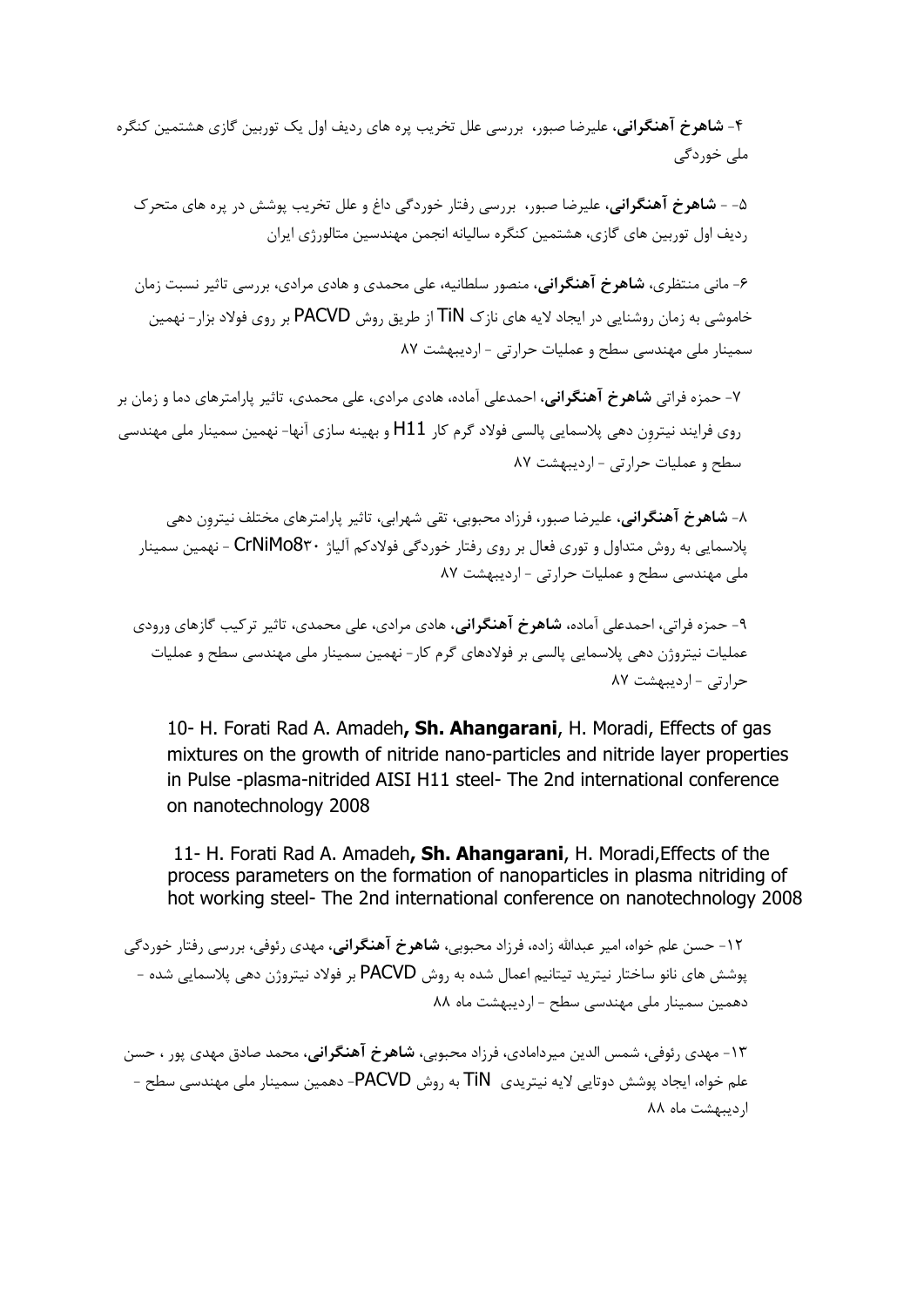-14 محمد والشجردي، عليرضا صبور، **شاهرخ آهنگرانی**، علی محمدي، بررسی اثر تغيير قطرچشمه هاي توري فعال برروی مورفولوژی فولاد گرم کار $\mathsf{H}13$  در طی عملیات نیتراسیون پلاسمایی پالسی- دهمین سمینار ملی مهندسی سطح - ارديبهشت ماه 88

-15 علی شانقی، عليرضا صبور، **شاهرخ آهنگرانی**، هادي مرادي، علی محمدي، بررسی خواص ساختاري پوشش نانو ساختار کاربيد تيتانيوم )TiCx )اعمال شده با روش PACVD - دهمين سمينار ملی مهندسی سطح - ارديبهشت ماه 88

-16 محمد صادق مهدي پور، فرزاد محبوبی، **شاهرخ آهنگرانی**، مهدي رئوفی، بررسی تاثير اليه دوتايی نيتريدي - TiN ايجاد شده به روش PACVD بر روي خواص سايشی فوالد گرم کار 1/2343 - دهمين سمينار ملی مهندسی سطح - ارديبهشت ماه 88

-17 علی شانقی، عليرضا صبور، **شاهرخ آهنگرانی**، هادي مرادي، علی محمدي بررسی تاثيرات دماي پوشش دهی بر روي خواص ساختاري پوشش نانو ساختار کاربيد تيتانيوم ) TiCx )اعمال شده با روش PACVD - دهمين سمينار ملی مهندسی سطح - ارديبهشت ماه 88

-18 قاسم ساعتچيان، فرزاد محبوبی، **شاهرخ آهنگرانی** ، مهدي رئوفی، محمد صادق مهدي پور، ايمان نعمت پور، تاثير دما و چرخه کاري بر روي رفتار سايشی پوشش TiN رسوب گذاري شده به روش PACVD - دهمين سمينار ملی مهندسی سطح - ارديبهشت ماه 88

-19 علی شانقی، هادي مرادي، **شاهرخ آهنگرانی**، عليرضا صبور، بررسی تاثير دماي پوشش دهی بر روي خواص ساختاري، فازي و مورفولوژي پوشش نانوساختار کاربيد تيتانيوم اعمال شده با فرايند پالسماCVD ، دوازدهمين کنگره ملی خوردگی، 27 الی 29 ارديبهشت ،1390 دانشگاه صنعتی امير کبير

20- - Ali Shanaghi, Ali Reza Sabour Rouhaghdam, **Shahrokh Ahangarani**, Effect of operating temperature on structure properties of TiCx nanoparticle coating applied by PACVD, 2nd International Conference on Ultrafine grained & Nanostructured materials, Iran, Tehran, November 2009

21-H. Elmkhah A. Abdollah Zadeh, F. Mahboubi**, Sh. Ahangarani**, M. Raoufi, M. S. Mahdipoor Corrosion behavior of TiN Nanostructure coatings deposited by PACVD method, 2nd International Conference on Ultrafine grained & Nanostructured materials, Iran, Tehran, November 2009

22- M. Raoufi, Sh. Mirdamadi, F. Mahboubi, **Sh. Ahangarani**,Tribological study of binary PN-TiN nano structured films deposited on H11 steel by pulsed DC PACVD, The International Conference on Advances in Materials and Processing Technologies, Malezi, 2009 (AMPT2009)

-23 مهدي رئوفی، شمس الدين ميردامادي، فرزاد محبوبی، **شاهرخ آهنگرانی** ، محمد صادق مهدي پور، حسن علم خواه بررسی خواص تريبولوژي پوشش نانوساختار TiN بر روي فوالد 12H نيتروژن دهی پالسمايی شده به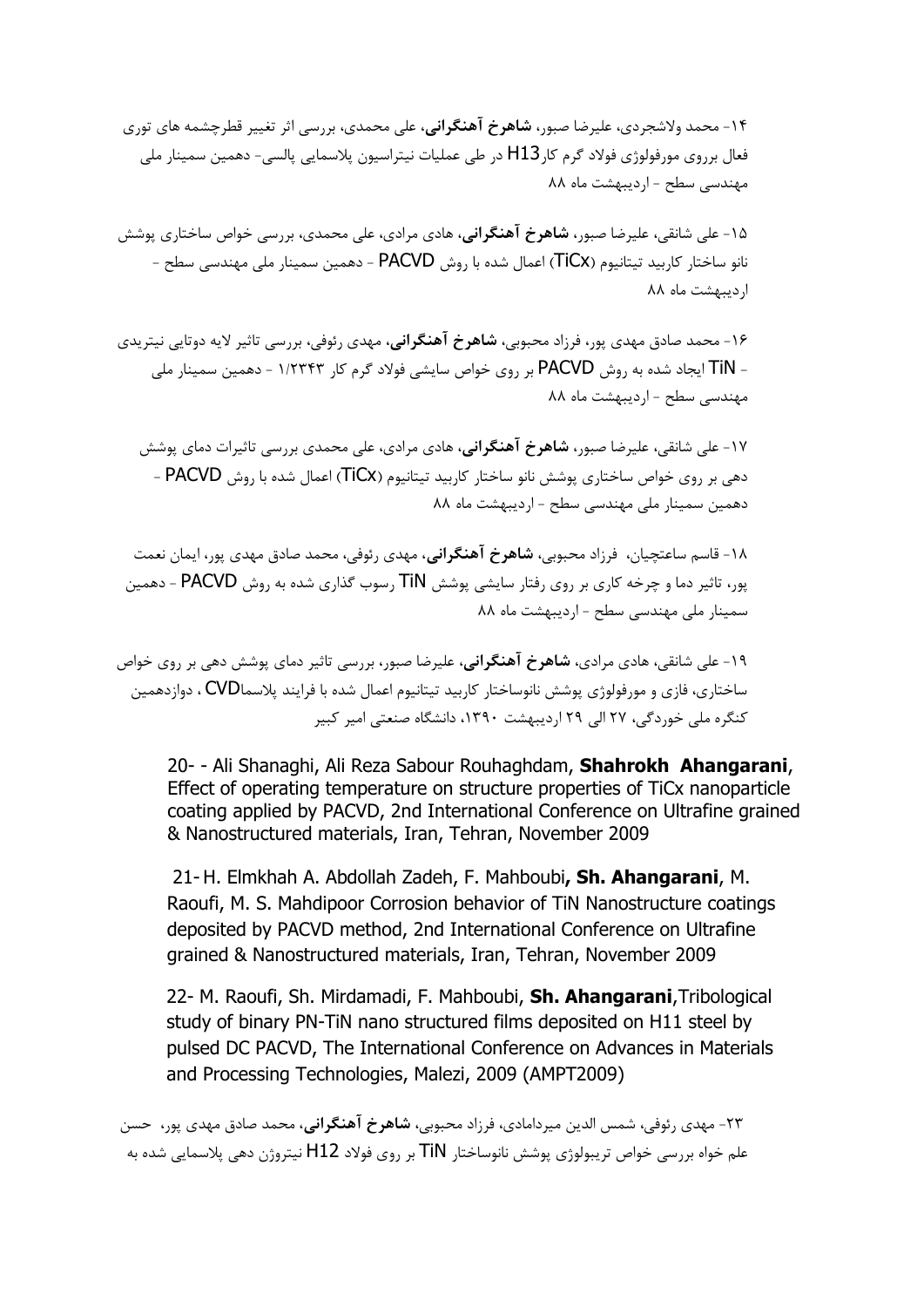روش PACVD، سومين همايش مشترك سيزدهمين کنگره ساالنه انجمن مهندسين متالورژي ايران و بيست و يکمين سمينار انجمن علمی ريخته گران ايران، کرمان، آبان 1388

-24 محمد صادق مهدي پور، فرزاد محبوبی، **شاهرخ آهنگرانی**، مهدي رئوفی، حسن علم خواه تاثير پيش عمليات نيتروژن دهی پالسمايی فوالد گرم کار 11H AISI بر رفتار سايشی پوشش TiN ايجاد شده به روش PACVD، ، سومين همايش مشترك سيزدهمين کنگره ساالنه انجمن مهندسين متالورژي ايران و بيست و يکمين سمينار انجمن علمی ريخته گران ايران، کرمان، آبان 1388

-25 علی شانقی، عليرضا صبور، **شاهرخ آهنگرانی**، هادي مرادي، امير چوخانی مقدم، بررسی تاثير دماي پوشش دهی بر روي خواص ساختاري، فازي و مورفولوژي پوشش نانو ساختار کاربيد تيتانيوم اعمال شده با فرايند پالسما CVD پالسی ، پنجمين همايش مشترك انجمن مهندسين متالورژي و انجمن علمی ريخته گري ايران، اصفهان آبان 1390

-26 محبوبه آزادي، عليرضا صبور، **شاهرخ آهنگرانی**، هدايت مفيدي، بررسی خواص پوشش کاربيد تيتانيوم ايجاد شده از طريق PACVD، چهاردهمين سمينار ملی مهندسی سطح، اصفهان، 16 آبان ماه .1392

-27 نجمه الري، **شاهرخ آهنگرانی**، علی شانقی، اعمال پوشش ضد بازتاب سيليکا به روش سل-ژل بر محفظه هاي محافظ کالکتورهاي خورشيدي، چهاردهمين سمينار ملی مهندسی سطح، اصفهان، 16 آبان ماه .1392

-28 نجمه الري، **شاهرخ آهنگرانی**، علی شانقی، طراحی پوشش هاي ضد بازتاب به منظور ارتقاي بهره وري انرژي خورشيد در ايران، دومين همايش ملی انرژي باد و خورشيد، تهران اسفند ماه .1391

-29 سيدهامان هدايت مفيدي، عليرضاصبورروح اقدم، **شاهرخ آهنگرانی**، منصوربزرگ، محبوبه آزادي، مطالعه تاثير فرکانس پوششدهی بر روي رفتار خوردگی پوشش تيتانيوم اليه نشانی شده به روش PACVD، چهاردهمين کنگره ملی خوردگی ايران، تهران، ارديبهشت ماه .1392

-30 نجمه الري، **شاهرخ آهنگرانی**، علی شانقی، توليد پوشش هاي چنداليه تيتانيا- سيليکا ضدبازتاب نانوساختار به منظور افزايش راندمان گيرنده هاي خورشيدي، پانزدهمين دهمين سمينار ملی مهندسی سطح، مهرماه 1393

-31 نجمه الري، **شاهرخ آهنگرانی**، علی شانقی، تهيه پوشش هاي مخلوط چند اليه و کامپوزيت تيتانيا-سيليکا به منظور کاربردهاي ضد بازتابش، سومين کنفرانس بين المللی متالورژي و مواد مهندسی، آبان .1393

-32 نجمه الري، **شاهرخ آهنگرانی**، علی شانقی، بررسی مورفولوژي و رفتار پوشش هاي سل – ژلی و چند اليه سيليکا-تيتانيا، سومين کنفرانس بين المللی متالورژي و مواد مهندسی، آبان .1393

-33 نجمه الري، **شاهرخ آهنگرانی**، علی شانقی، مطالعه پوشش هاي ضد بازتاب سه اليه نانو کامپوزيت 2-SiO تهیه شده به روش سل ژل، دومین همایش ملی مهندسی مواد، بهمن ماه ۱۳۹۳.  $\overline{\rm U}$ ۰

-34 - نجمه الري، **شاهرخ آهنگرانی**، علی شانقی، بررسی تاثير افزودن پلی دي متيل سيلوکسان و تريتون بر پوشش هاي چند لايه ضد بازتاب نانو ساختار TiO2 و SiO2، دومين همايش ملي مهندسی مواد، بهمن ماه ١٣٩٣.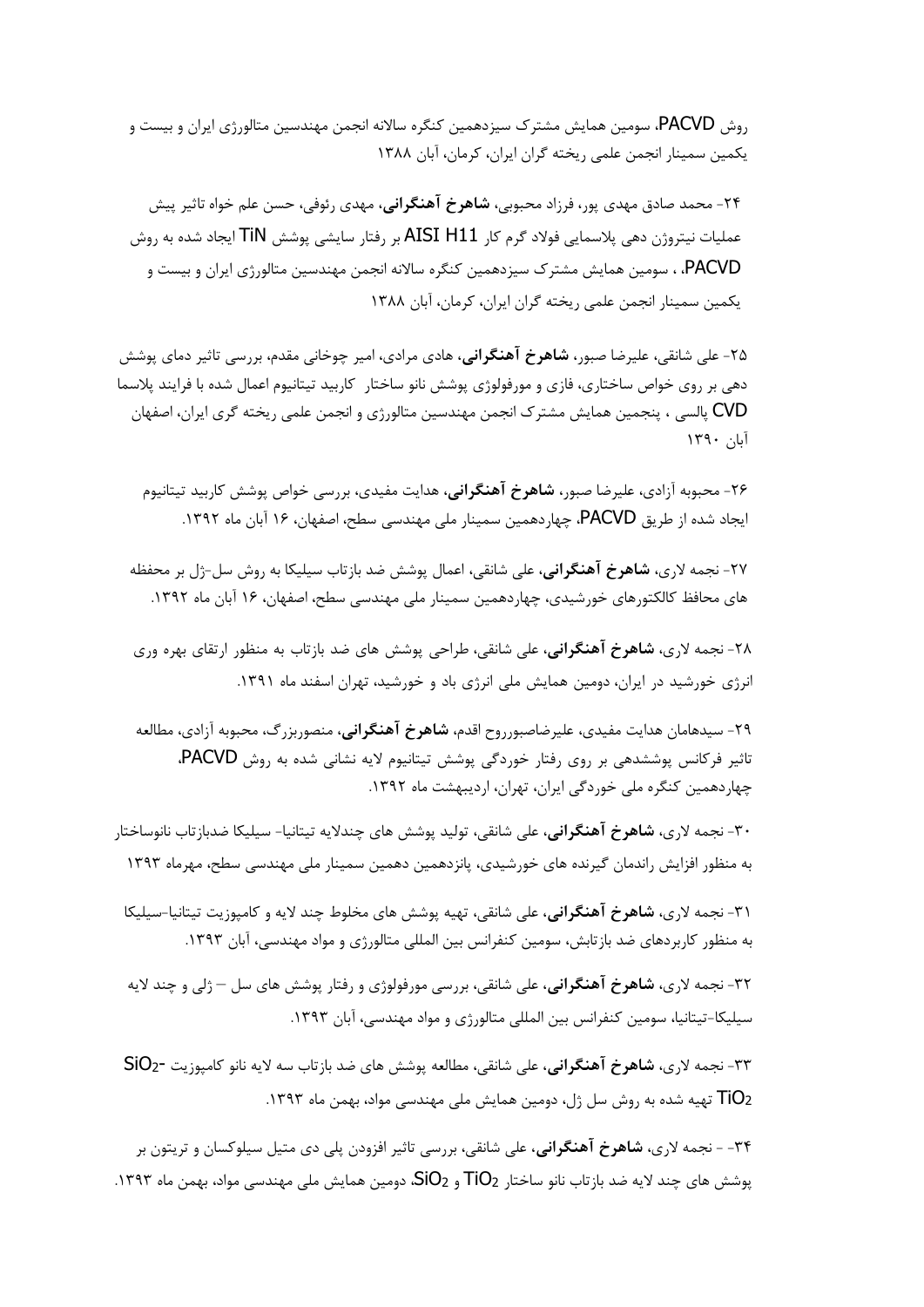-35 محبوبه آزادي، عليرضا صبور، **شاهرخ آهنگرانی**، مقايسه رفتار مکانيکی پوشش هاي نازك تک اليه، چند جزئی و چند اليه سراميکی از روش ترسيب شيميايی از فاز بخار به کمک پالسما، شانزدهمين سمينار ملی مهندسی سطح، بهمن 1394

-36 نجمه الري، **شاهرخ آهنگرانی**، علی شانقی، اعمال پوشش هاي چنداليه ساندويچی 2SiO2/TiO با خاصيت ضد انعکاس به روش سل-ژل، شانزدهمين کنگره خوردگی، آذر 1394

37 - الهه بهشتی، علی حبيب اهلل زاده، **شاهرخ آهنگرانی** ، بررسی ريز ساختار و سايش پوشش نانو ساختار TiN بر زير اليه تيتانيومی، کنفرانس ملی مهندسی مواد، متالورژي و معدن ايران، اهواز، 1396

-38 الهه بهشتی، علی حبيب اهلل زاده، **شاهرخ آهنگرانی**، ارزيابی ايجاد پوشش هاي DLC بر روي زير اليه تيتانيومی، کنفرانس ملی مهندسی مواد، متالورژي و معدن ايران، اهواز، 1396

|                                                                                                                 |                |      |                                          |                                                                                                             | اختراعات |
|-----------------------------------------------------------------------------------------------------------------|----------------|------|------------------------------------------|-------------------------------------------------------------------------------------------------------------|----------|
| اسامی همکاران<br>(شامل نام متقاضى)                                                                              | تاريخ<br>انجام |      | مرجع **                                  | عنوان فعاليت                                                                                                |          |
|                                                                                                                 | پایان          | شروع | تأيد كننده                               |                                                                                                             |          |
| مهدي رئوفي، شاهرخ<br>آهنگرانی محمد صادق<br>مهدي پور، فرزاد محبوبي،<br>هادي مرادي،علي محمدي و<br>ايمان نعنمت پور | $\Lambda V$    | ٨۶   | سازمان ثبت<br>اسناد و<br>املاک           | ایجاد پوششهای سخت نانو ساختار TiN به روش رسوب گذاری<br>شیمیایی فاز بخار با بهره گیری از پلاسما بر روی فولاد |          |
| على شانقى، عليرضا صبور،<br>شاهرخ آهنگرانی، هادی<br>مرادي، على محمدي، ايمان<br>نعمت پور                          | $\Lambda V$    | ٨۶   | سازمان<br>پژوهشهای علمی<br>و صنعتی ایران | اعمال پوشش نانو ساختار كاربيد تيتانيوم با روش پلاسما CVD                                                    | ۲        |
| منصور بزرگ، <b>شاهرخ</b><br>آهنگرانی، علیرضا صبور،<br>سید هامان هدایت مفیدی                                     | ۹۳             | ۹۲   | سازمان<br>پژوهشهای علمی<br>و صنعتی ایران | لایه نشانی پوشش فلزی تیتانیوم بوسیله روش رسوبدهی شیمیایی<br>از فاز بخار به کمک پلاسما                       | ٣        |